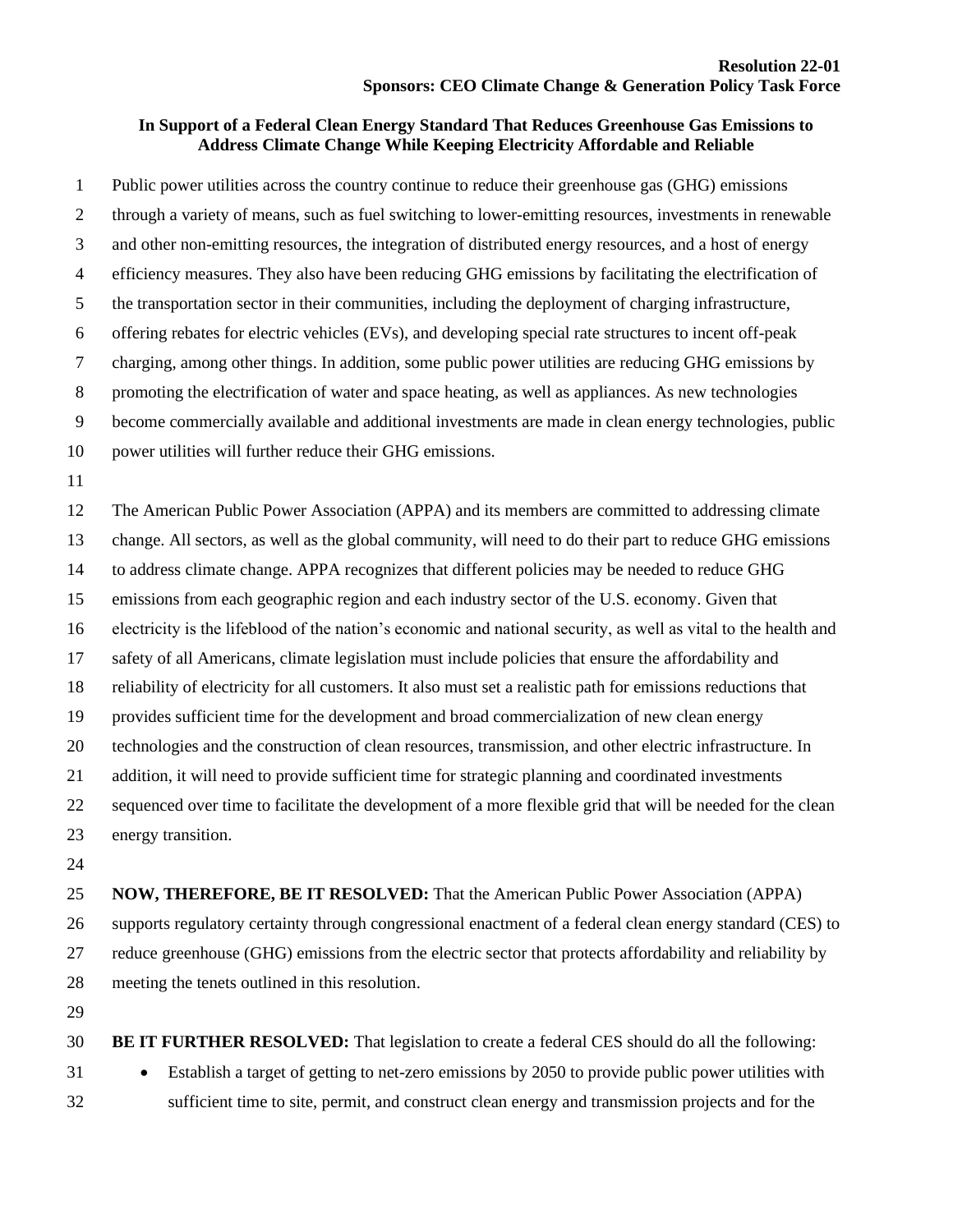| 33 | commercial development of needed technologies, such as long-term energy storage, green                          |
|----|-----------------------------------------------------------------------------------------------------------------|
| 34 | hydrogen, advanced nuclear reactors, and carbon capture utilization and storage (CCUS).                         |
| 35 | Be technology neutral, based on the level of GHG emissions generated by each technology and<br>$\bullet$        |
| 36 | not on other factors.                                                                                           |
| 37 | Set multiannual incremental increases in clean electricity goals to minimize the cost of<br>$\bullet$           |
| 38 | compliance. Retiring, retrofitting, or retooling large fossil fuel-fired power plants will                      |
| 39 | significantly reduce emissions. This transition will not occur in small, annual increments, but                 |
| 40 | rather will happen in large blocks with no emission reductions in some years and significant                    |
| 41 | reductions in others.                                                                                           |
| 42 | Include safety valves for reliability, affordability, and technology administered primarily by the<br>$\bullet$ |
| 43 | Department of Energy (DOE) in consultation with the Environmental Protection Agency (EPA)                       |
| 44 | and other federal agencies:                                                                                     |
| 45 | A reliability safety valve is needed to ensure that as electric utilities increase their<br>$\circ$             |
| 46 | percentage of clean electricity resources, grid reliability is not compromised. Reliable and                    |
| 47 | affordable electricity is essential to the nation's economic and national security, as well                     |
| 48 | as vital to the health and safety of all Americans.                                                             |
| 49 | States and regional transmission organizations/independent system operators<br>٠                                |
| 50 | (RTOs) should have an important role in assessing the reliability impacts of                                    |
| 51 | increasing reliance on intermittent resources. The Federal Energy Regulatory                                    |
| 52 | Commission, North American Electric Reliability Corporation, DOE, and other                                     |
| 53 | federal entities should be obligated under a federal CES to ensure continued                                    |
| 54 | reliability.                                                                                                    |
| 55 | A cap on rate increases is needed that would temporarily pause a compliance obligation if<br>$\circ$            |
| 56 | retail electricity rates (including the cost of generation, transmission, and delivery to                       |
| 57 | retail customers) go above the cost of inflation due to incremental costs specific to CES                       |
| 58 | compliance. This would help prevent significant rate increases for customers, especially                        |
| 59 | for economically disadvantaged individuals and families.                                                        |
| 60 | It should be designed in a manner that ensures electric utilities that need a cost<br>٠                         |
| 61 | cap can use it to contain costs and protect electric customers.                                                 |
| 62 | It must also consider that electric utilities in many states are subject to state clean<br>٠                    |
| 63 | energy requirements, some of which are additional to, and not overlapping with,                                 |
| 64 | the requirements of a federal CES. As such, a federal CES should seek to                                        |
| 65 | mitigate this redundancy by giving electric utilities credit for state compliance, or                           |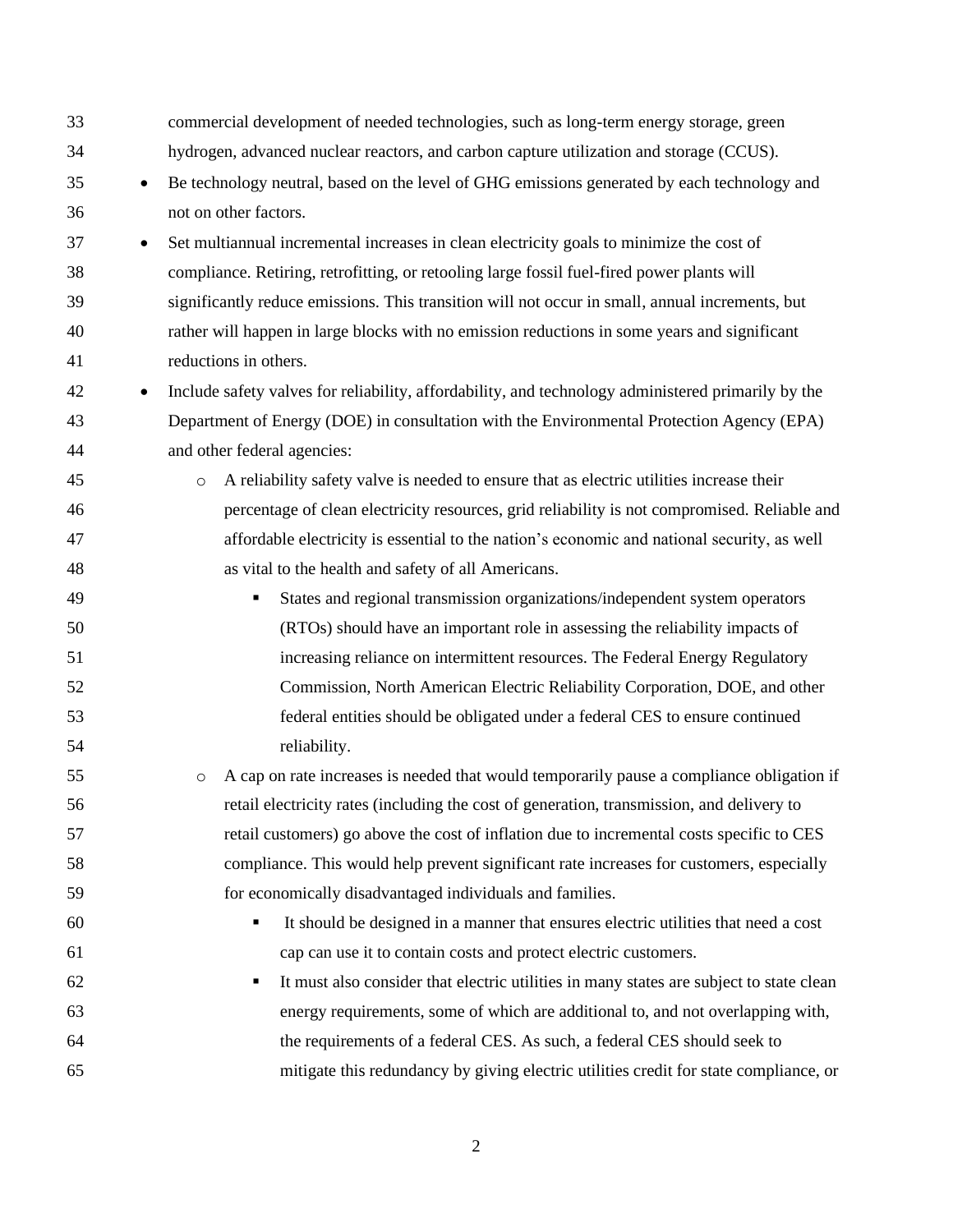| 66 |           | otherwise providing alternative compliance mechanisms that incorporate state (or                      |
|----|-----------|-------------------------------------------------------------------------------------------------------|
| 67 |           | local) mandates.                                                                                      |
| 68 |           | A mechanism to temporarily pause CES targets if technology does not develop to<br>$\circ$             |
| 69 |           | required commercial scale to make deep emissions reductions feasible, reliable, and                   |
| 70 |           | economic.                                                                                             |
| 71 |           | Create a zero-emission electricity credit (ZEEC) trading market only open to electric utilities and   |
| 72 |           | generators to help electric utilities comply with the CES. Under such a market, cost-containment      |
| 73 |           | measures are needed to ensure ZEECs do not get too expensive and are not subject to market            |
| 74 |           | manipulation.                                                                                         |
| 75 |           | Such a trading program must allow for the long-term banking of ZEECs for a minimum<br>$\circ$         |
| 76 |           | of five years. Generation projects coming online or purchase power agreements by                      |
| 77 |           | electric utilities are very unlikely to exactly match their annual compliance obligations.            |
| 78 |           | Increasing the period in which an electric utility can bank ZEECs will allow for more                 |
| 79 |           | reasonable compliance approaches with a CES by allowing it to hold onto its surplus                   |
| 80 |           | ZEECs for those years where it may be short of ZEECs.                                                 |
| 81 |           | ZEECs should transfer to the purchasing electric utility with an existing agreement that provides     |
| 82 |           | for the transfer of renewable energy credits or other environmental attributes from the generator.    |
| 83 |           | Similarly, federal power customers should receive ZEECs associated with purchases of federal          |
| 84 |           | hydropower marketed by any of the federal Power Marketing Administrations or Tennessee                |
| 85 |           | Valley Authority.                                                                                     |
| 86 | $\bullet$ | Allow electric utilities that are subject to a state CES that is more stringent than a federal CES to |
| 87 |           | monetize their ZEECs.                                                                                 |
| 88 |           | Allow electric utilities subject to clean electricity compliance obligations to receive ZEECs for     |
| 89 |           | investments they make that reduce GHG emissions outside the electric sector.                          |
| 90 |           | Make public power utilities eligible for all energy-related tax credits, both new and existing        |
| 91 |           | production tax credits and investment tax credits, as direct pay refundable tax credits.              |
| 92 |           | Require the federal government to make massive investments in technology development with an          |
| 93 |           | emphasis on dispatchable, GHG-free, or carbon-sequestered generation, such as advanced nuclear        |
| 94 |           | reactors, hydrogen, long-duration energy storage, pumped storage hydropower, predictive sensor        |
| 95 |           | technologies to optimize hydropower, CCUS, marine energy, etc.                                        |
| 96 |           | As electric utilities increase their percentage of zero-emitting resources, a CES must ensure that    |
| 97 |           | dispatchable resources of all types are available to serve system loads until such time that grid-    |
| 98 |           | scale energy storage technology, including long-duration storage, is fully commercially               |
| 99 |           | developed, widely available, and cost effective to ensure grid reliability and rate affordability.    |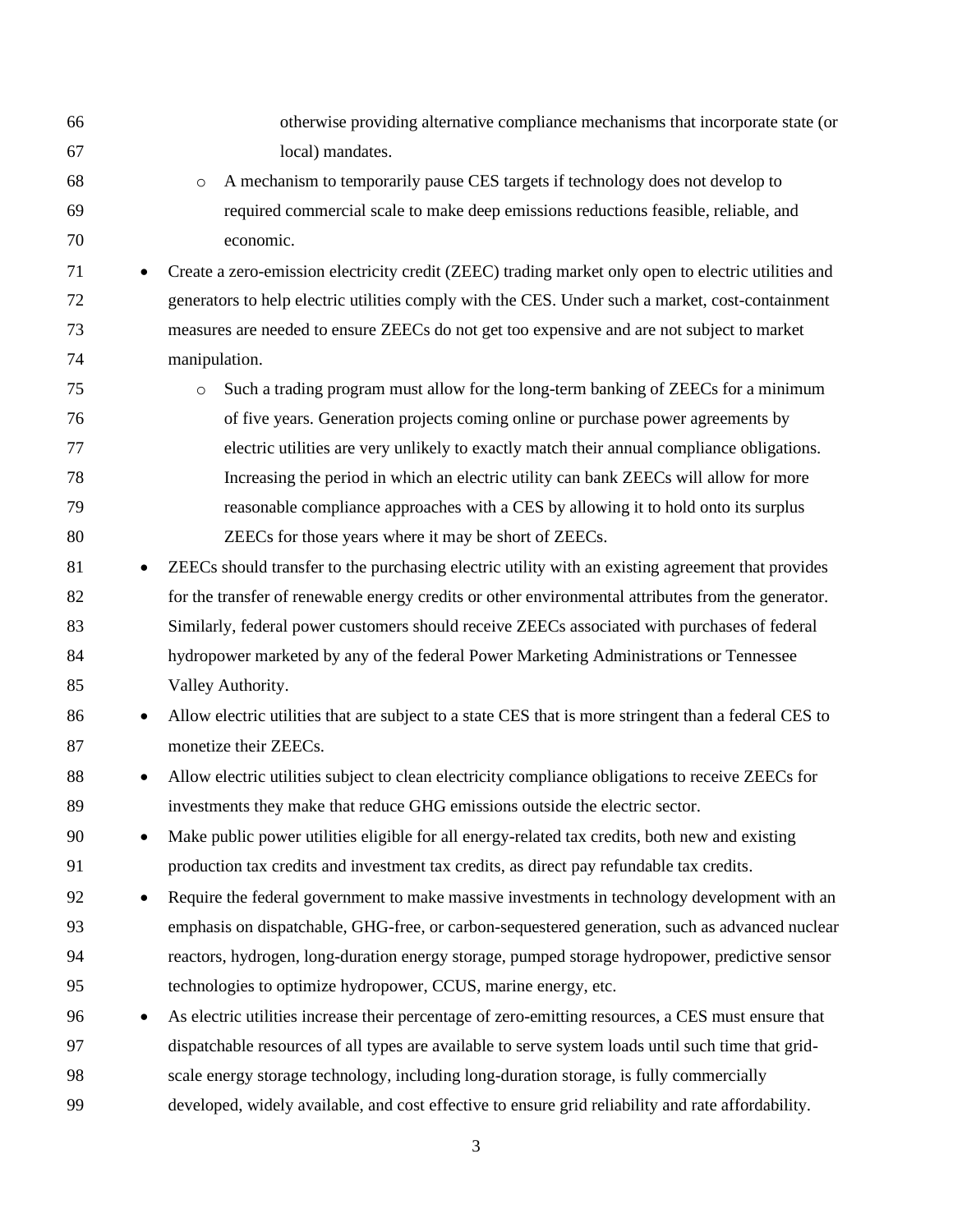| 100        | $\bullet$ | It should not include mandatory participation in an organized market, such as a regional             |
|------------|-----------|------------------------------------------------------------------------------------------------------|
| 101        |           | transmission organization, for those entities not already participating in an organized market.      |
| 102        | $\bullet$ | Ensure that sufficient, cost-effective transmission is available to deliver clean electricity needed |
| 103        |           | to meet a federal CES compliance obligation.                                                         |
| 104        | $\bullet$ | Require the federal government to expedite the federal siting and permitting process to ensure the   |
| 105        |           | timely review and approval of clean energy and transmission projects needed by electric utilities    |
| 106        |           | to reduce GHG emissions.                                                                             |
| 107        | $\bullet$ | Provide cash assistance to public power utilities that own fossil-fuel fired electrical generating   |
| 108        |           | units that become stranded assets due to their premature retirement from compliance with a           |
| 109        |           | federal CES to prevent significant rate increases to customers.                                      |
| 110        |           | Such assistance should be available to retire existing debt and cover the costs for the<br>$\circ$   |
| 111<br>112 |           | premature decommissioning of fossil fuel-fired units due to compliance with a federal<br>CES.        |
| 113        |           | Fund grants through DOE to public power utilities for investments in grid technologies that          |
| 114        |           | enable available resources to meet demand, including demand response management, and                 |
| 115        |           | technologies needed to integrate distributed energy resources, as well as electric vehicles and      |
| 116        |           | smart sensors.                                                                                       |
| 117        | $\bullet$ | Fund grants through DOE and the Department of Transportation to public power utilities for           |
| 118        |           | electrification of transportation (terrestrial and maritime) infrastructure and emerging             |
| 119        |           | technologies, including hydrogen and other lower-emission transportation fuels produced by           |
| 120        |           | electricity.                                                                                         |
| 121        | $\bullet$ | Allow alternative compliance payments to be made in lieu of meeting CES targets and have such        |
| 122        |           | funds be reinvested directly back into the communities served by electric utilities subject to clean |
| 123        |           | electricity compliance obligations for activities they undertake that reduce GHG emissions.          |
| 124        |           | Establish five-year check-ins by Congress with input from DOE and EPA, as well as other federal      |
| 125        |           | agencies and regulated entities, on how the CES is being implemented. The review should look at      |
| 126        |           | progress being made, any obstacles faced by electric utilities in achieving their compliance         |
| 127        |           | obligations, and the costs of compliance, as well as the ability to meet targets given the evolving  |
| 128        |           | technologies.                                                                                        |
| 129        | $\bullet$ | Indemnify facilities using CCUS technology and their associated sequestration activities to ensure   |
| 130        |           | CCUS is a viable option for reducing GHG emissions by electric utilities that own fossil fuel-       |
| 131        |           | fired units. It must also ensure state policies do not result in units with CCUS technology          |
| 132        |           | becoming stranded assets.                                                                            |